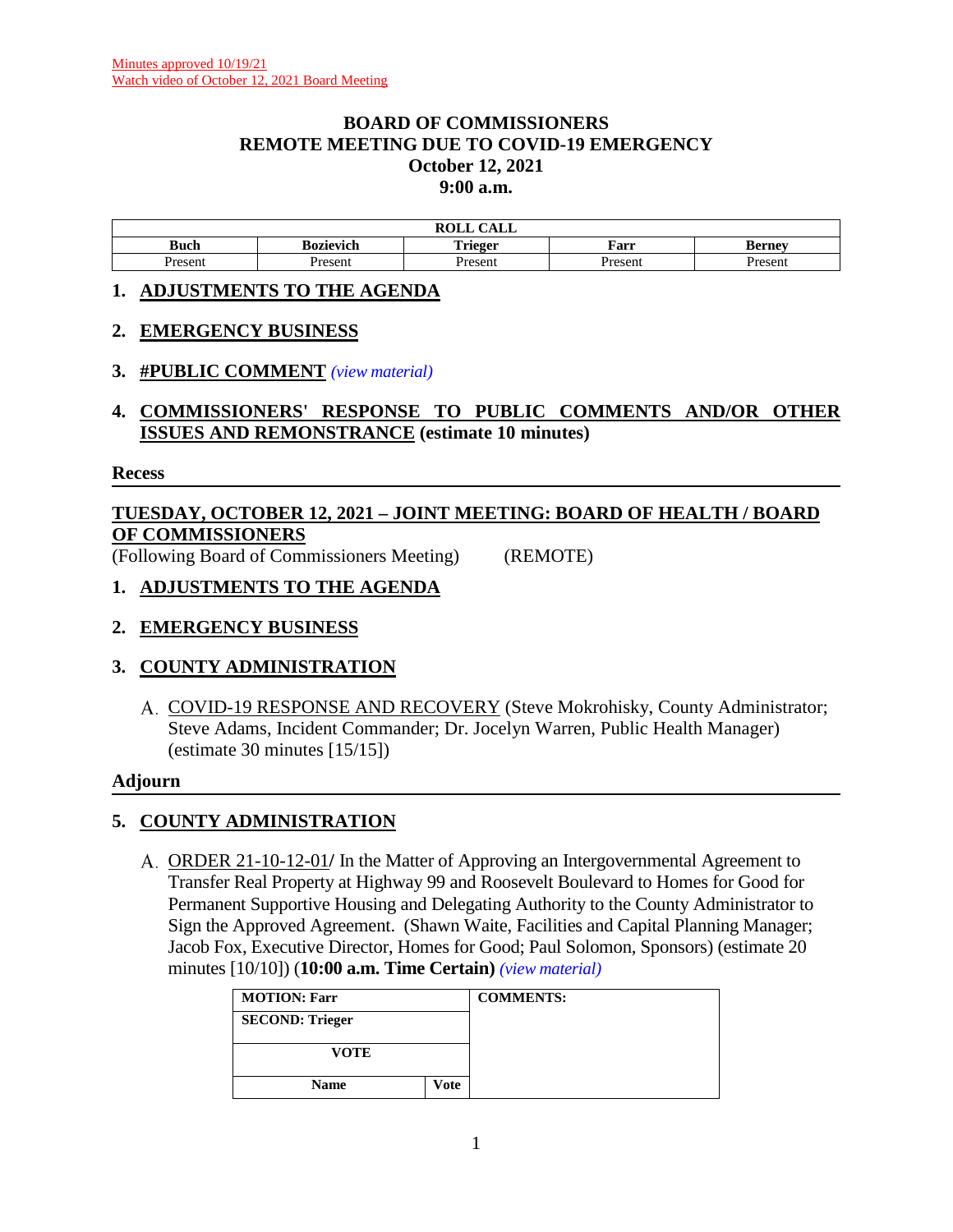| Commissioner Jay Bozievich       | YES. |
|----------------------------------|------|
| Commissioner Laurie Trieger      | YES  |
| <b>Commissioner Pat Farr</b>     | YES  |
| <b>Commissioner Joe Berney</b>   | YES  |
| <b>Commissioner Heather Buch</b> | YES  |

- LANE COUNTY FIRE UPDATE (Patence Winningham-Melcher, Lane County Emergency Manager) (estimate 10 minutes [5/5])
- MONTHLY HOLIDAY FARM FIRE UPDATE (Matt McRae, Program Manager; Keir Miller, Division Manager; Marianne Nolte, Supervisor) (30 minutes [15 /15]) *(view [material\)](http://www.lanecountyor.gov/UserFiles/Servers/Server_3585797/File/Government/BCC/2021/2021_AGENDAS/101221agenda/T.5.C.pdf)*

## **6. CONSENT CALENDAR**

## BEGINNING OF CONSENT CALENDAR \* \* \* \* (estimate 2 minutes)

## A. COUNTY ADMINISTRATION

- 1) Approval of minutes: 9/21/21, 9/28/21*(view [material\)](http://www.lanecountyor.gov/UserFiles/Servers/Server_3585797/File/Government/BCC/2021/2021_AGENDAS/101221agenda/T.6.A.1.pdf)*
- 2) ORDER 21-10-12-02**/** In the Matter of Awarding a Contract to Improve Security for the Lane County Public Service Building Parking Structure, and to Delegate Authority to the County Administrator to Execute the Contract. (Colin McCarthy, Capital Improvements Supervisor) *(view [material\)](http://www.lanecountyor.gov/UserFiles/Servers/Server_3585797/File/Government/BCC/2021/2021_AGENDAS/101221agenda/T.6.A.2.pdf)*
- 3) ORDER 21-10-12-03**/** In the Matter of Awarding a Contract for Re-Painting Detention POD 2 of the Lane County Juvenile Justice Center and Delegating Authority to the County Administrator to Execute the Contract. (Colin McCarthy, Capital Improvements Supervisor) *(view [material\)](http://www.lanecountyor.gov/UserFiles/Servers/Server_3585797/File/Government/BCC/2021/2021_AGENDAS/101221agenda/T.6.A.3.pdf)*
- 4) ORDER 21-10-12-04/ In the Matter of Approving the Bylaws for the Facilities Standing Committee. (Shawn Waite, Facilities and Capital Planning Manager) *(view [material\)](http://www.lanecountyor.gov/UserFiles/Servers/Server_3585797/File/Government/BCC/2021/2021_AGENDAS/101221agenda/T.6.A.4.pdf)*
- **B. COUNTY COUNSEL** 
	- 1) ORDER 21-10-12-05**/** In the Matter of Approving Purchase of a Cyber Insurance Policy. (Lisa Lacey, Risk Manager) *(view [material\)](http://www.lanecountyor.gov/UserFiles/Servers/Server_3585797/File/Government/BCC/2021/2021_AGENDAS/101221agenda/T.6.B.1.pdf)*

### C. DISTRICT ATTORNEY

- 1) ORDER 21-10-12-06**/** In the Matter of Delegating Signature Authority to the County Administrator for the District Attorney's Office Victim of Crime Act Criminal Fine Account Non-Competitive Program Grant (Oregon Department of Justice, Crime Victim and Survivor Services Division). (Patty Perlow, District Attorney) *(view [material\)](http://www.lanecountyor.gov/UserFiles/Servers/Server_3585797/File/Government/BCC/2021/2021_AGENDAS/101221agenda/T.6.C.1.pdf)*
- D. HEALTH & HUMAN SERVICES
	- 1) ORDER 21-10-12-07**/** In the Matter of Making a Sole Source Determination and Delegating Authority to the County Administrator to Execute a Contract Amendment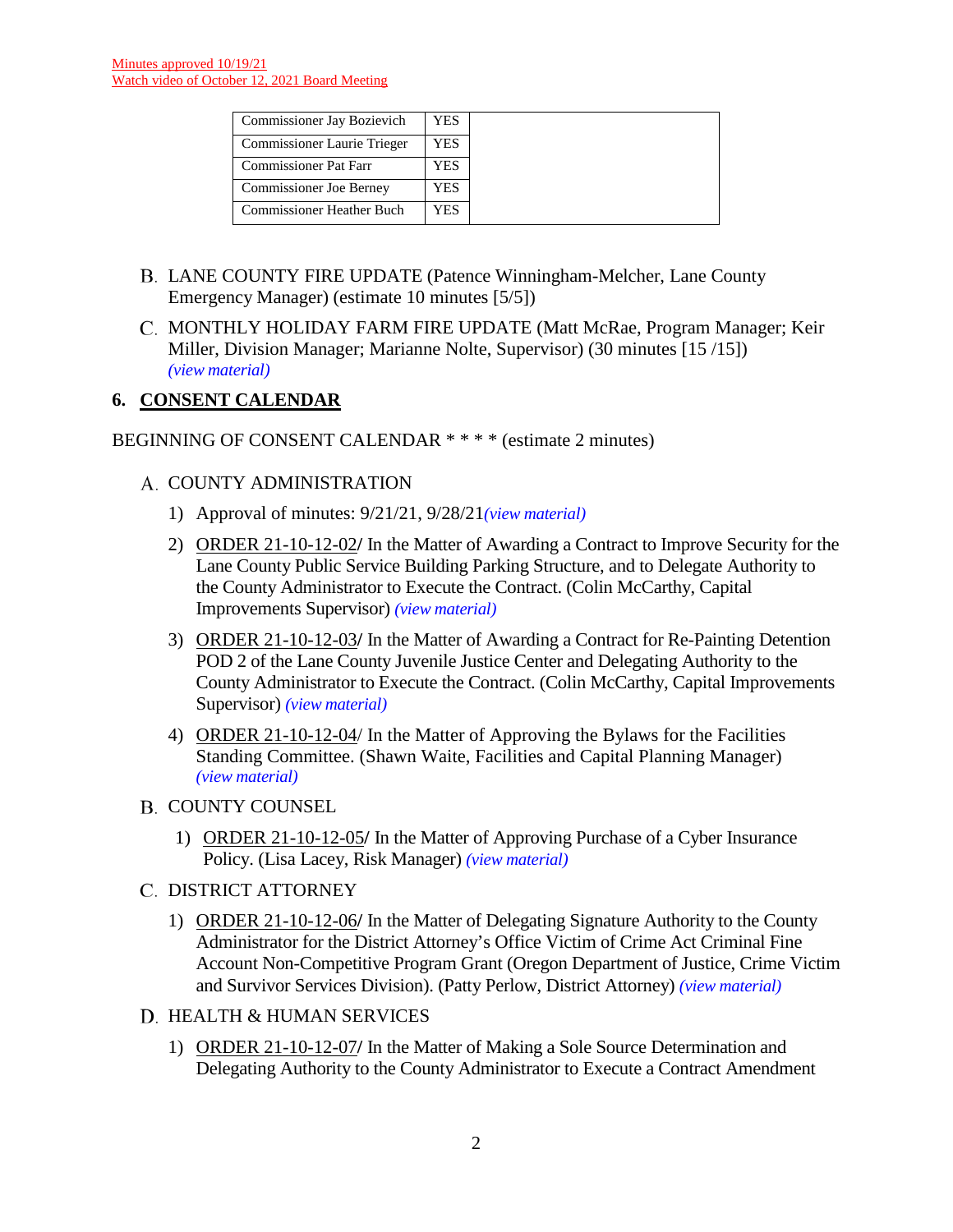with Catholic Community Services for Low Income Energy Assistance Services. (Karen Gaffney, Director) *(view [material\)](http://www.lanecountyor.gov/UserFiles/Servers/Server_3585797/File/Government/BCC/2021/2021_AGENDAS/101221agenda/T.6.D.1.pdf)*

- 2) ORDER 21-10-12-08**/** In the Matter of Approving the 2021-2023 Juvenile Crime Prevention Basic and Diversion Services Plan for Submission to the Oregon Youth Authority. (Karen Gaffney, Director) *(view [material\)](http://www.lanecountyor.gov/UserFiles/Servers/Server_3585797/File/Government/BCC/2021/2021_AGENDAS/101221agenda/T.6.D.2.pdf)*
- **E. PUBLIC WORKS** 
	- 1) ORDER 21-10-12-09**/** In the Matter of Authorizing a Direct Sale of County Owned Excess Real Property for \$2,700 to Wildish Land Co., Map No. 18-02-10-00, Tax Lot 00500. (PM & NBA 11/05/2013) (Mike Davis, Right of Way Agent 2) *(view [material\)](http://www.lanecountyor.gov/UserFiles/Servers/Server_3585797/File/Government/BCC/2021/2021_AGENDAS/101221agenda/T.6.E.1.pdf)*

## F. TECHNOLOGY SERVICES

1) ORDER 21-10-12-10**/** In the Matter of Awarding a contract to Cerium Networks, Inc. Pursuant to NCPA 01-97 ADV Technology Solutions Aggregator (Synnex), and Delegating Authority to the County Administrator to Sign the Contract. (Cheryl Ruede) *(view [material\)](http://www.lanecountyor.gov/UserFiles/Servers/Server_3585797/File/Government/BCC/2021/2021_AGENDAS/101221agenda/T.6.F.1.pdf)*

| <b>MOTION: Farr</b>                     |             |  |
|-----------------------------------------|-------------|--|
| <b>SECOND: Buch</b>                     |             |  |
| <b>VOTE</b>                             |             |  |
| <b>Name</b>                             | <b>Vote</b> |  |
| Commissioner Jay Bozievich              | <b>YES</b>  |  |
| Commissioner Laurie Trieger             | YES.        |  |
| Commissioner Pat Farr                   | YES         |  |
| <b>Commissioner Joe Berney</b>          | YES         |  |
| <b>Commissioner Heather Buch</b><br>YES |             |  |

# **7. HEALTH & HUMAN SERVICES**

ORDER 21-10-12-11**/** In the Matter of Approving Two Contracts and Four Amendments, Delegating Authority to the County Administrator to Sign the Approved Actions. (Karen Gaffney, Director) (estimate 5 minutes [2/3]) *(view [material\)](http://www.lanecountyor.gov/UserFiles/Servers/Server_3585797/File/Government/BCC/2021/2021_AGENDAS/101221agenda/T.7.A.pdf)*

| <b>MOTION: Farr</b>              |             | <b>COMMENTS:</b> |
|----------------------------------|-------------|------------------|
| <b>SECOND: Trieger</b>           |             |                  |
| <b>VOTE</b>                      |             |                  |
| <b>Name</b>                      | <b>Vote</b> |                  |
| Commissioner Jay Bozievich       | <b>YES</b>  |                  |
| Commissioner Laurie Trieger      | YES.        |                  |
| <b>Commissioner Pat Farr</b>     | YES         |                  |
| <b>Commissioner Joe Berney</b>   | YES         |                  |
| Commissioner Heather Buch<br>YES |             |                  |

**8. HUMAN RESOURCES**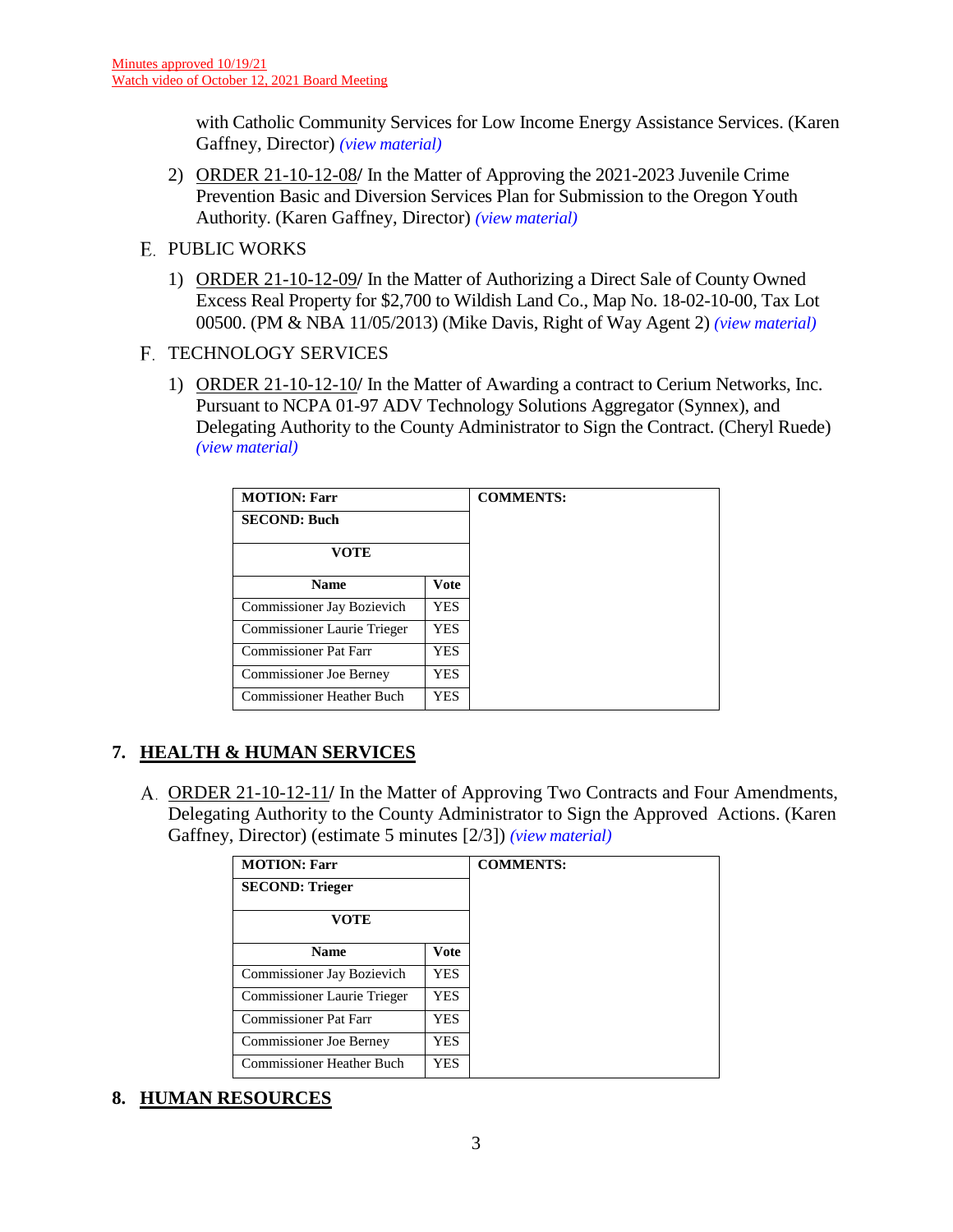ORDER AND RESOLUTION 21-10-12-12**/** In the Matter of Establishing a New Job Code for the Classification of Program Manager and Adding Pay Grade D62 within the Non-Represented Physician Based Salary Range. (Mirah Fodor, Senior HR Business Partner) (estimate 10 minutes [5/5]) *(view [material\)](http://www.lanecountyor.gov/UserFiles/Servers/Server_3585797/File/Government/BCC/2021/2021_AGENDAS/101221agenda/T.8.A.pdf)*

| <b>MOTION: Farr</b>              |            |  |
|----------------------------------|------------|--|
| <b>SECOND: Buch</b>              |            |  |
| <b>VOTE</b>                      |            |  |
| <b>Name</b>                      | Vote       |  |
| Commissioner Jay Bozievich       | <b>YES</b> |  |
| Commissioner Laurie Trieger      | YES.       |  |
| <b>Commissioner Pat Farr</b>     | YES        |  |
| <b>Commissioner Joe Berney</b>   | YES        |  |
| <b>Commissioner Heather Buch</b> | YES.       |  |

ORDER 21-10-12-13**/** In the Matter of Amending Lane Manual Chapter 2 to Add Limited Duration Positions and Provide Health Insurance Provisions for Said Provisions (LM 2.190, LM 2.300). (Alana Holmes, Chief Human Resources Officer; Andrea Nagles, Assistant County Counsel; Inga Wood, Labor Relations Manager) (estimate 20 minutes [10/10]) *(view [material\)](http://www.lanecountyor.gov/UserFiles/Servers/Server_3585797/File/Government/BCC/2021/2021_AGENDAS/101221agenda/T.8.B.pdf)*

| <b>MOTION: Farr</b>              |             | <b>COMMENTS:</b> |
|----------------------------------|-------------|------------------|
| <b>SECOND: Buch</b>              |             |                  |
| <b>VOTE</b>                      |             |                  |
| <b>Name</b>                      | <b>Vote</b> |                  |
| Commissioner Jay Bozievich       | <b>YES</b>  |                  |
| Commissioner Laurie Trieger      | YES         |                  |
| Commissioner Pat Farr            | YES         |                  |
| Commissioner Joe Berney          | YES.        |                  |
| <b>Commissioner Heather Buch</b> | YES         |                  |

## **9. COUNTY COUNSEL**

A. Announcements

# **10. COUNTY ADMINISTRATION**

- DISCUSSION**/** Report Back on Land Acknowledgement for Board Meetings and Recommendation for Community Engagement and Next Steps. (Mo Young, Equity and Access Coordinator; Greg Rikhoff, Director of Operations) (estimate 30 minutes [10/20]) *(view [material\)](http://www.lanecountyor.gov/UserFiles/Servers/Server_3585797/File/Government/BCC/2021/2021_AGENDAS/101221agenda/T.10.A.pdf)*
- Announcements

## **11. EXECUTIVE SESSION as per ORS 192.660**

(Remote Meeting)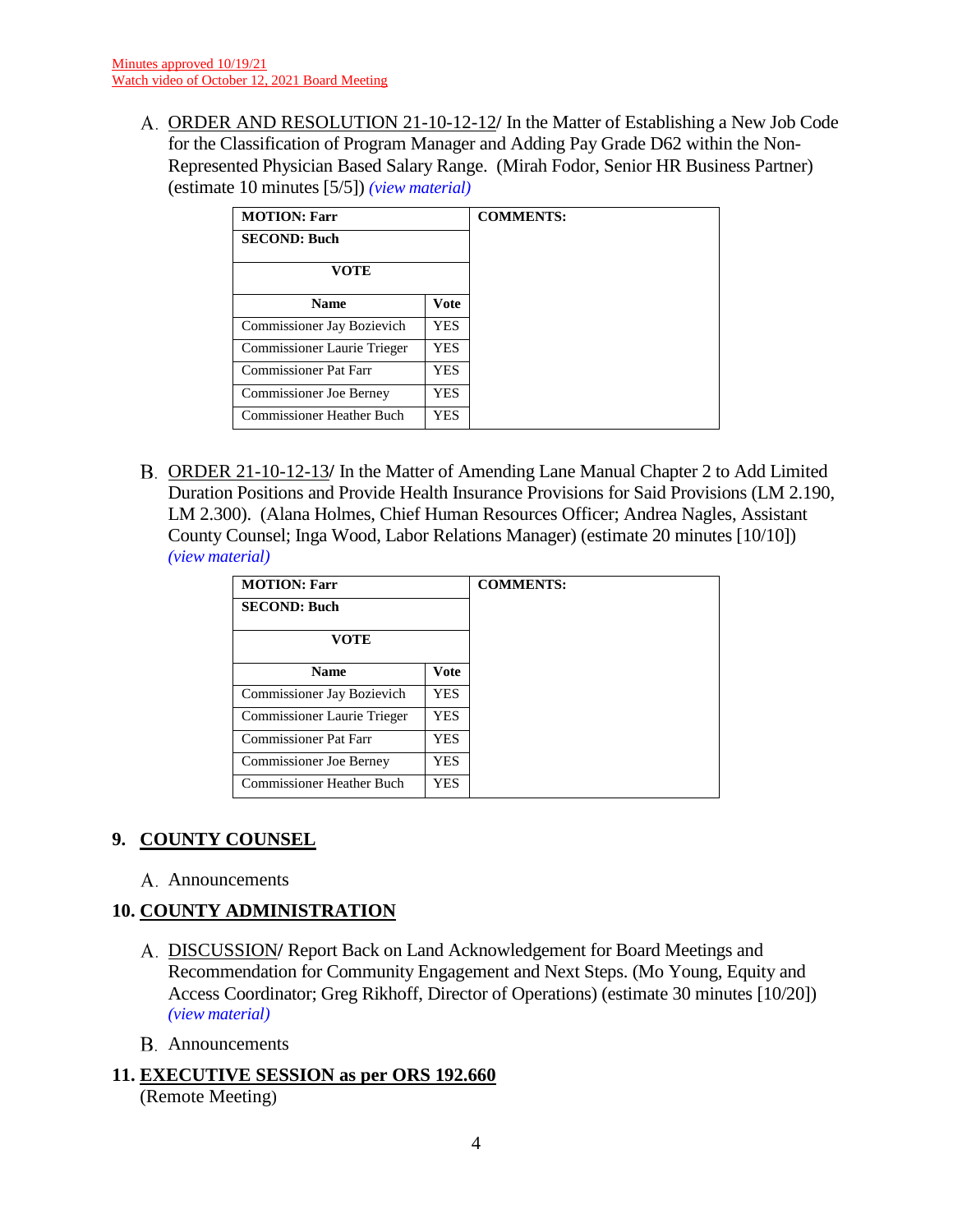## **12. OTHER BUSINESS**

#### **Recess**

*During the COVID-19 global pandemic, the Board of Commissioners will be hosting their board meeting via webinar. To watch the live stream of the meeting, click [here](https://lanecounty.org/cms/One.aspx?portalId=3585881&pageId=7842434) – no registration is required to watch the live webcast. To participate in the public hearing portion of the meeting, please click [here](https://attendee.gotowebinar.com/register/3101054217051382541) to register as an audience participant for the October 12th meeting.*

### **TUESDAY, OCTOBER 12, 2021 – REGULAR MEETING**

(1:30 p.m.) (REMOTE MEETING)

## **13. PUBLIC WORKS**

THIRD READING AND PUBLIC HEARING/ ORDINANCE NO. 21-07/ In the Matter of Amending Lane Code (LC) 16.244, Floodplain Combining Zone (/FP, RCP) and LC 10.271, Floodplain Combining District (/FP); and Adopting a Savings and Severability Clause and Declaring an Emergency. (File No. 509-PA21-05390) (PM & NBA 12/15/2020, 8/31/2021, 9/21/2021) (Rachel Serslev, Senior Planner) (estimate 90 minutes [20/70]) *(view [8/31/21 material\)](http://www.lanecountyor.gov/UserFiles/Servers/Server_3585797/File/Government/BCC/2021/2021_AGENDAS/083121agenda/T.8.B.pdf) (view [9/21/21 material\)](http://www.lanecountyor.gov/UserFiles/Servers/Server_3585797/File/Government/BCC/2021/2021_AGENDAS/092121agenda/T.14.A.pdf) (view [material\)](http://www.lanecountyor.gov/UserFiles/Servers/Server_3585797/File/Government/BCC/2021/2021_AGENDAS/101221agenda/T.13.A.pdf)*

| <b>MOTION: Farr</b>              |      | <b>COMMENTS:</b> |
|----------------------------------|------|------------------|
| <b>SECOND: Bozievich</b>         |      |                  |
| <b>VOTE</b>                      |      |                  |
| <b>Name</b>                      | Vote |                  |
| Commissioner Jay Bozievich       | YES. |                  |
| Commissioner Laurie Trieger      | YES  |                  |
| <b>Commissioner Pat Farr</b>     | YES  |                  |
| <b>Commissioner Joe Berney</b>   | YES  |                  |
| <b>Commissioner</b> Heather Buch | YES  |                  |

- REPORT/ Lane County Parks Facility Condition Assessment. (PM &NBA 12/17/1997) (Brett Henry, Parks Division Manager; Dean Leonard, Faithful Gould) (estimate 30 minutes [20/10]) *(view [material\)](http://www.lanecountyor.gov/UserFiles/Servers/Server_3585797/File/Government/BCC/2021/2021_AGENDAS/101221agenda/T.13.B.pdf)*
- C. DISCUSSION/ In The Matter of Extending Wastewater Services for the Goshen Industrial Area and the Short Mountain Landfill. (Dan Hurley, Director; Alex Cuyler, Intergovernmental Relations Manager; Austin Ramirez, CED Manager) (estimate 45 minutes [15/30]) *(view [material\)](http://www.lanecountyor.gov/UserFiles/Servers/Server_3585797/File/Government/BCC/2021/2021_AGENDAS/101221agenda/T.13.C.pdf)*

## **14. COMMISSIONERS' BUSINESS**

- A. Announcements
- **B.** Future Board Assignment Requests

## **15. REVIEW ASSIGNMENTS**

### **16. EXECUTIVE SESSION as per ORS 192.660**